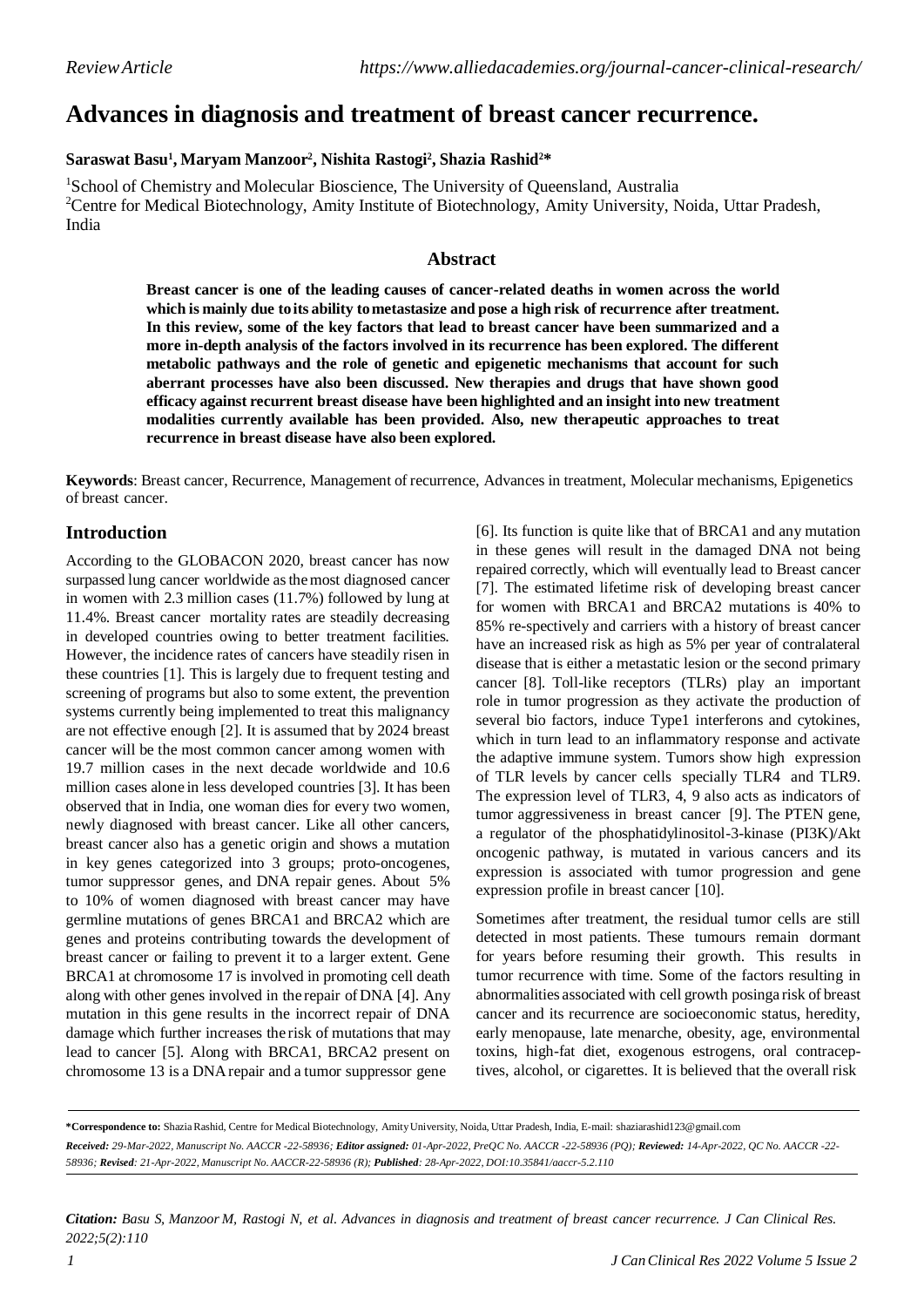of breast cancer is higher in old age due to the exposure to carcinogens over a longer period and the decreasing power of the immune system with age [11]. Although there have been numerous advancements for the management of breast cancer and its recurrence for increasing the patient's survival rate, yet there are there is a long way ahead to develop effective methods to eliminate breast cancer completely. Further knowledge in this regard would provide deeper insight and a broader perspective so more effective steps could be taken for prevention, early diagnosis, and treatment of this patients.4

#### *Classification*

Breast cancer can be classified based on histopathological and molecular characteristics. Based on histopathological characteristics, there are two types, non-invasive and invasive carcinoma. In non-Invasive breast cancer such as Ductal Carcinoma *in Situ* (DCIS), the cells are confined to the ducts and do not invade surrounding fatty and connective tissues of the breast. Lobular Carcinoma *in Situ* (LCIS) is a type of invasive breast cancer where the cells break through the duct and lobular wall and invade the surrounding fatty and connective tissues of the breast. These cells can be invasive but not metastatic (spreading) to the lymph nodes or other organs. The molecular classification is based on protein expression patterns that involve several markers such as Estrogen Receptor (ER), Progesterone Receptor (PR), Human Epidermal Growth Factor Receptor 2 (HER2), Human Epidermal Growth Factor 1 (HER1), and basal cytokeratin. The differential protein expression gives rise to the molecular classification of breast cancer into different subtypes including luminal A & B, HER2-enriched, basal-like, claudin-low, and normal breast-like [12].

The most frequently occurring types of breast cancer are LCIS where there is an increase in number of cells within the lobules of the breast and DCIS which is confined to the ducts of the breast [13]. Less common types of breast cancer are medullary carcinoma (a type of invasive breast cancer that forms a distinct boundary between tumor tissue and normal tissue) [14] . Mucinous carcinoma (a rare type of breast cancer that is formed by the mucus-producing cancer cells) [15]. Tubular carcinoma (well-differentiated invasive carcinoma with regular cells arranged in well-defined tubules surrounded by an abundant fibrohyaline stroma), [16] inflammatory breast cancer (this blocks lymph vessels or channels in the skin over the breast)[17], Paget's disease (disorder of the nipple-areola complex), and phyllodes tumor which can either be benign or malignant can develop in the connective tissues of the breast and may be cured by surgical removal [18,19].

#### *Recurrence*

Despite tumor regression in response to neoadjuvant chemotherapy, residual tumor cells are still detected in most patients after treatment. These residual tumors are then seen to remain dormant for years even before resuming their growth which results in tumor recurrence with time [20].The cells which play an important role in the formation, growth, and recurrence of tumors, particularly following therapeutic intervention are the cancer stem cells. Recently, therapeutic

drugs like Salinomycin have received a lot of attention for their abilityto target these breast cancer stem cells, [21] yet the proper mechanism of action involved is not fully understood. Hence, it is impera-tive to understand and investigate these mechanisms to design strategies to prevent the recur-rence of breast cancer. Apart from cancer stem cells, there are tumorinitiating cells which are seen to be responsible for tumor initiation, maintenance, and recurrence. In breast cancer, these cells are identified as  $CD44(+)/CD24(-)$  [22]. In these cells certain genes called the Notch target genes are aberrantly expressed [23]. These genes are under the control of Notch signaling pathway, a highly conserved cell signaling pathway found in most animals. This signaling pathway plays a crucial role in cell-to-cell communications, cell proliferation, angiogenesis, apoptosis, hypoxia, and metastasis [24]. With respect to breast cancer, aberrant expression of notch receptors has been seen on epithelial metaplastic lesions and neoplastic lesions inferring that they might play the role of a proto-oncogene. In a study done in mouse it was concluded that since Notch1 and Notch4 homologs are essential for the normal development of mammary glands, any mutation in them results in the development of mammary tumors [25]. Based on the crucial role of notch signaling in tumorinitiating cells, a study hypothesized that notch might be a key signaling pathway targeted by BXL0124 (a Gemini Vitamin D analogue belonging to the family of Vitamin D derivatives capable of treating cancer) to suppress the CD44+/CD24−/ low subpopulation in breast cancer. The potent inhibitor of notch signaling to target tumor-initiating cells in basal-like breast cancer is BXL0124. This compound represses the expression of a tumor-initiating cell marker CD44 and reduces the CD44+/CD24−/low subpopulation in MCF10DCIS cells, a basal-like human breast cancer cell line derived from the MCF10A cell line with the ability to form ductal carcinoma *in situ* (DCIS)-like lesions in animals. It has been shown that 10-15% of all breast cancers account for triple-negative type breast cancer (TNBC) that do not express the genes for ER, PR, and HER2/neu. Morbidity and mortality rates are disproportionate due to its aggressive characteristics and lack of targeted therapies [26]. TNBC has a high recurrence rate during the first three years and falls rapidly after five years. It is for this reason; the five-year survival rate for TNBC patients tends to be lower (77%) than other breast cancer types (93%). Treatments such as chemotherapy, surgery, and poly (ADPribose) polymerase (PARP) enzyme inhibitors are promising for this type of cancer [27]

The recent genomic studies have shown that gene expression profiles are similar in in-situ and invasive type breast cancer therefore, suggesting that several bio-functional modifications of the transformation process occur before or during the development of *in situ* lesion. Three new bio markers which are used for the prediction of *in situ* breast cancer evolution are TG2 (transglu-taminase ), HJURP (Holliday Junction Recognition Protein), and HIF-1a (Hypoxia-InducibleFactor-1 *alpha*) [28]. Despite advancements in breast cancer treatment, there is still a significant propor-tion of patients who continue to experience recurrence even after adjuvant chemotherapy treat-ment and the survival of stage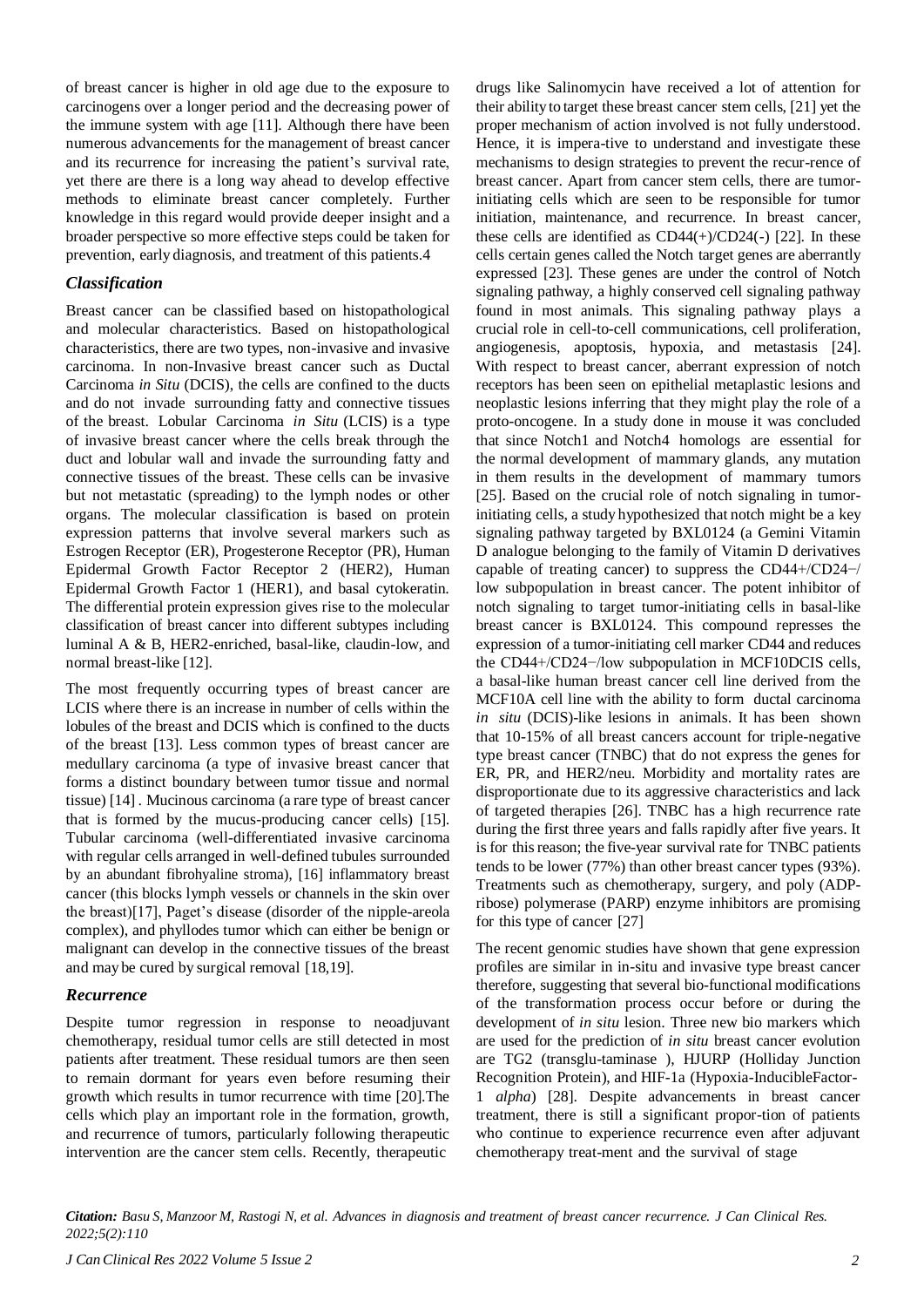IV solid tumors still remains low. This is largely due to acquired resistance of cancer stem cells to chemotherapeutic and biological agents used in treatment with a high risk of metastasis to distant organs and lymph nodes [29]. Up to 30% of patients with early breast cancer still experience distant disease relapse [30]. While relatively low values for sensitivity (71%) and specificity (56%) have been found for Axillary Lymph Node (ALN) involvement as an indicator of risk and pattern of distant relapse, the nodal status remains the most powerful predictor of metastases [31]. HER2-positive subtypes show a stronger association with systemic spread than other subgroups. Tumors with HER2 overexpression show a significantly high risk for distant relapse compared with HER2-negative tumors and shows higher central nervous system and lung metastatic potential and low risk of bone disease progression.

Multivariate analysis shows that the HER-2 status of breast cancer is an independent factor of Ipsilateral Breast Tumor Recurrence (IBTR). Patients with the ER-positive/HER2 negative subtype of IBTR had a significantly better second IBTR-free survival rate than those with other subtypes of IBTR (88% vs. 75%, respectively). The high-risk factors of recurrence after Breast-Conserving Therapy (BCT) are ER/ PR, HER-2, age, lymph node involvement, tumor diameter, neoadjuvant chemotherapy, and pathological status. The lymph node status, HER-2 status, and age are signif-icant risk factors for ipsilateral breast tumor recurrence on univariate analysis [32]. In Korea, when the comparison of clinical characteristics of patients with Invasive Lobular Carcinoma (ILC) and Invasive Ductal Carcinoma (IDC) was done, it was observed that ILC showed a larger tumor size, was more ER and PR positive and HER2 negative and more likely to be of the luminal a sub-type. Patients with both ILC and IDC experienced disease recurrence with a median follow up of 56.4 months [33]. The IBTR peak showed a delay for ERP tumors as compared to the corresponding recurrence timing peaks for ERN tumors and the mortality dynamics for both ERP and ERN tumors is different with more deaths in ERN patients [34].

Upon studying HER protein expression in TNBC patients via Time Resolved-Forster Resonance Energy Transfer (TR-FRET) it was seen that HER1 levels ranged 4000-2 million receptors per cell, HER2 levels ranged from 1000- 60,000 receptors per cell, whereas HER3 expression was exceptionally low with less than 5500 receptors per cell. From this observation, it was concluded that HER2 expression is linked with recurrence and consequently its expression can be used as a prognostic biomarker in patients with TNBC [35]. Thymidine kinase 1 (TK1), an enzyme responsible for DNA synthesis and a proliferation marker was explored for Recurrence-Free Survival (RFS) in breast cancer patients. The activity of TK1 was measured in serum of healthy and breast cancer patients and elevated TK1 activity was associated with advanced T stage, higher grade, presence of tumor necrosis, vascular invasion, and lack of ER and PR expression. In multivariate cox analysis, it was found that TK1 activity is an independent prognostic factor for RFS and an important predictor for the recurrence of the disease [36]. The Matrix

Metallo Proteinases (MMPs) are secreted as inactive precursors, activated by cleavage of an N-terminal propeptide. Themechanisms of action of these proteinases include cancer cell growth, differentiation, apoptosis, migration and invasion, and the regulation of tumor angiogenesis, and immune surveillance. The expression of MMP2 and MMP9 is associated with high metastasis potential in breast cancer. Strong expression of MMP9 was observed in recurring tumors [37].

Recent studies have indicated the occurrence of some nonrelated diseases to breast cancer recur-rence. Bell's palsy is a neurological condition that result in the paralysis of facial muscles results mainly from viral infection. Some patients, who were affected with this condition during their treatment, were subsequently diagnosed to have a recurrence in their cancer [38].

Epigenetic and heritable changes in gene expression have played a role in the pathogenesis of various diseases. An epigenetic modification involves methyl transferase nuclear receptor SET domain containing 2 (NSD2) that can modify the histone code by transferring methyl groups to a lysine residue in histone [39]. NSD2 overexpression has been seen in multiple types of aggressive solid tumors including breast cancer and can be used as a valuable biomarker to check for recur-rence and prognosis of a tumor [40]. Along with DNA methylation, aberrant expression of histone modification and non-coding RNA play a pivotal role in the pathogenesis of cancer and can be used as markers for the diagnosis and treatment of breast cancer [41].

# *Management of recurrence*

Tumor recurrence is largely responsible for an increased rate of mortality. Therefore, there is an urgent need to study the signaling pathways involved in tumor recurrence which can aid in iden-tifying novel therapeutic targets for the prevention of tumor recurrence. The use of biomarkers has improved breast cancer diagnosis, prognosis, prediction of therapeutic response, and follow up of disease during and after treatment [42]. However, it is important to identify the early-stage biomarkers which can help in the prevention of the recurrence even before it occurs [43]. For example, Cyclin E, a protein expressed in the late phase of the cell cycle can be considered as an acceptable biomarker as its overexpression has been seen to correlate with an increased risk in breast cancer recurrence [44]. Cathepsin D, a lysosomal aspartyl endopeptidase is also an effective biomarker as its overexpression is often related to an increased risk of recurrence and death [45]. When patients with early-stage breast cancer were treated with endocrine therapy, they had about 90% 5-year disease-free surviva [46]. On performing LASSO Cox regression analysis on breast cancer patients with high sensitivity and specificity, it was found that novel miRNA-based Overall Survival (OS) and Recurrence-Free Survival (RFS) signatures are independent prognostic indicators for BC patients [47]. CD133 (cluster of differentiation) and ALDH1 (aldehyde dehydrogenase 1) were associated with the size of tumor, cancer stage, ER negativity, and recurrence. CD133 alone or along with ALDH1 was more involved in presenting the biomarkers of breast cancer as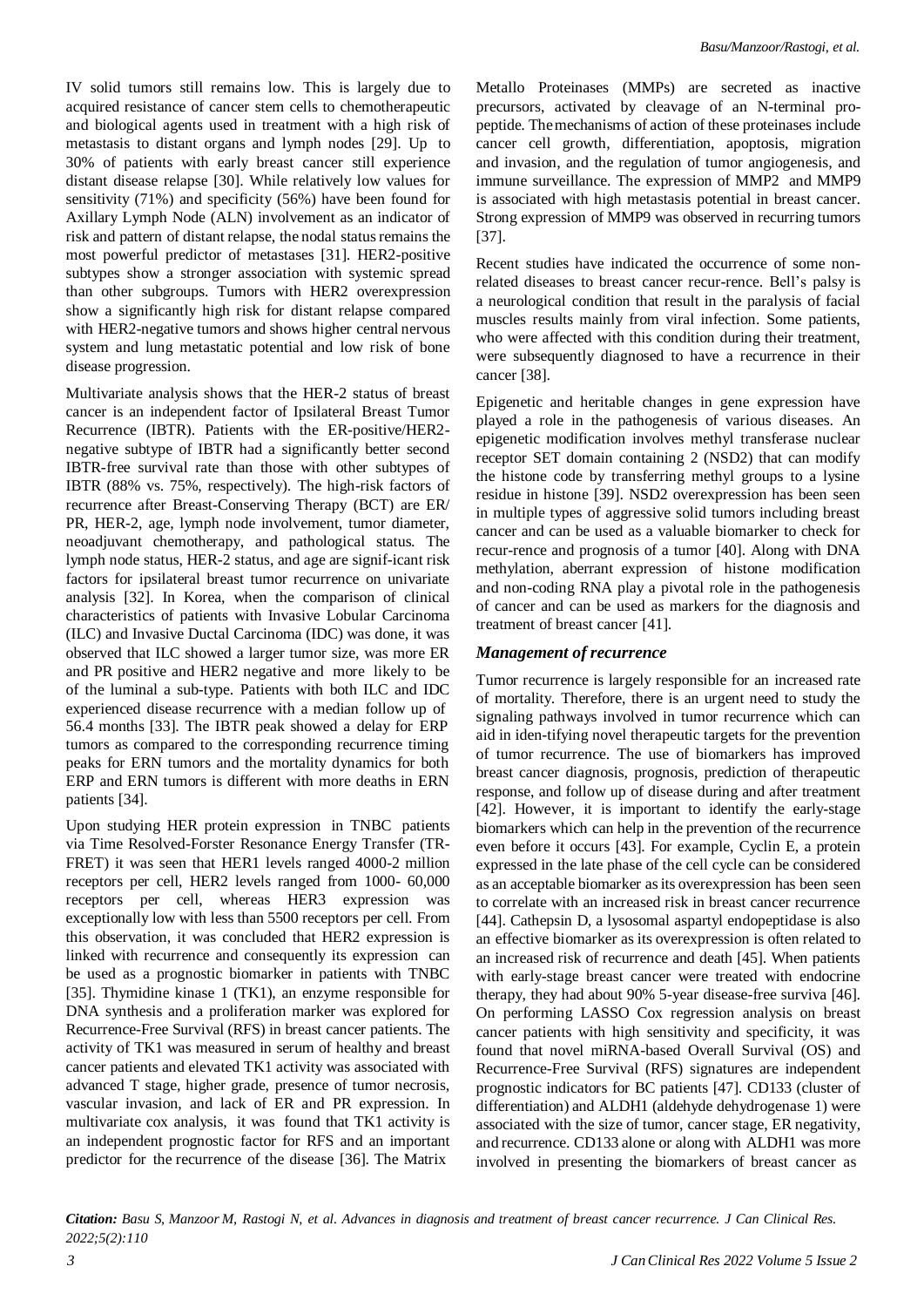compared to ALDH1 alone therefore, playing a predictive role in the management of invasive breast cancer in patients [48]. Other indicators like aromatase inhibitors, a class of drugs used in the treatment of breast cancer in postmenopausal women and gynecomastia in men have played a central role in endocrine therapy for the treatment of ER-positive breast cancer. Patients showcasing advanced disease exhibit an increased circulating miR-30b-5p expression as compared to patients with localized BrC suggesting that miR-30b-p can be utilized to identify patients with a higher risk of disease progression and therefore can be used as a clinical tool to monitor a patient and suggest earlier and better treatment [49]. Bone-morphogenetic protein-4 (BMP4) has been shown to block metastasis in animal models of breast cancer by sensitizing cancer cells to anoikis via canonical BMP-SMAD signaling. Elevated BMP4 and SMAD7 levels can also be utilized as a good diagnostic marker for improved recurrencefree survival in breast cancer patients [50]. Endocrine-related Progesterone Receptor (PgR) status combined with Body Mass Index (BMI) may serve as a tool in the management of ER+ and HER2- breast cancer in patients treated with adjuvant aromatase inhibitors [51]. Biomarkers can also be used to study the effectiveness of an ongoing treatment such as rising levels of indicators like Carcino Embryonic Antigen (CEA) in BRC patients that can signal a recurrence in cancer after treatment or may indicate the ongoing treatment as ineffective [52]. Common techniques like radiotherapy play a major role in detecting breast cancer and if used effectively can be used to study the likelihood of recurrence in patients. One study set forth to distinguish between different clinical targets that can lead to recurrence. The study concluded that for patients having undergone a mastectomy, there is a higher risk of recurrence in the skin, subcutaneous tissues, pectoralis, and area around the incision and should be paid more attention in chest wall radiotherapy [53].

Different combination of the surgeries and therapies has helped to eliminate the problems associ-ated with management of breast cancer recurrence. Combined Sentinel Lymph Node Biopsy (SLNB) and Axillary Node Sampling (ANS) were studied in Clinically Node-Negative Breast Cancer patients.54 ANS is done to check the status, staging and local control of breast cancer management. The axillae of nodenegative patients were staged using patent blue dye/ SLNB/ ANS technique. In the study conducted on 230 clinically node-negative patients undergoing breast-conserving surgery 1.5% showed positive axillary lymph nodes, 15% showed SLN metas-tases, 87.5% had single node involvement, 27 complete axillary clearances and the rest were treated with radiotherapy. There was no axillary recurrence at a 5 year follow up [54]. In Occult Breast Carcinoma (OBC) patients, the disease-free survival and overall survival rate of patients treated with a mastectomy had improved significantly when compared to those treated with quadrantectomy. Patients treated with radiotherapy had higher local recurrence and overall survival rates compared to patients treated with no radiotherapy [55]. The therapeutic efficacy of certain drugs like Eribulin (a chemotherapeutic drug used to treat metastatic breast cancer) and Trastuzumab (a monoclonal antibody

used to treat HER2 positive breast cancer, sold in the name of *'herceptin'*) was checked and the results indicated that the clinical benefit rate was 80%, therefore indicating that the drugs have good potential to treat recurrent breast cancer [56]. Although Trastuzumab is a standard drug for treating HER 2+ breast cancer, there has been an increasing number of cases that are showing resistance to Trastuzumab treatment. Combined with different chemotherapies Trastuzumab treatment can work quite effectively but in resistive patients, the effect generally lasts for 5-9 months. Some new drugs like Lapatinib and Pertuzumab have been introduced in the market to treat the patients showing resistance to Trastuzumab but they are not as effective as its predecessor which is still the best drug for HER2+ BC patients [57]. Statins, or 3 hydroxy-3-methylglutaryl-coenzyme reductase inhibitors, are medications that have been used for decades to lower cholesterol and to treat cardiovascular diseases and now have been used in the management of breast cancer. Statins in breast cancer cell lines, increase apoptosis and radiosensitivity, inhibit proliferation and invasion, and decrease the metastatic dissemination of tumors [58]. A study done on postmenopausal Chinese women suffering from advanced or recurrent breast cancer showed that Fluvestrant treatment has good efficacy in women having hormone-sensitive advanced breast carcinoma. Progression-free survival time is also increased with first-line Fulvestrant therapy especially in patients without prior adjuvant treatment . To check the disease progression of TNBC patients biomarkers such as stomal tumor-infiltrating lymphocytes has been taken into consideration as TILs has been seen to be a vital factor to ensure a better distance-recurrence free survival, disease-free and overall survival in early stage TNBC patients undergoing standard/neoadjuvant chemotherapy.

With the advent of technological advancement in the field of biology, certain bioinformatic stud-ies can also be used to identify potential genes and their interaction to get a better statistical analysis which can help in the diagnosis and treatment of a patient. A study was carried out to recognize Differentially Expressed Genes (DEG) for HER-2 positive breast cancer patients using Kaplan-Meier plotter survival analysis. The study reported that RAC1 and RRM2 overexpression leads to an undesirable prognosis in HER-2 positive breast cancer patients.

#### *prospects in epigenetics*

Inrecent years, alteration in theepigenome of a cell hasprovided valuable for understanding cancer through DNA methylation, post-translation modification like Histone modification and non-coding RNA. These provide valuable targets for drug delivery as the epigenome changes quite frequently in a person mainly triggered by diet and environmental changes and act as valuable prognostic markers for diagnosis and treatment of cancer. Here we propose some of the epigenetic mechanisms that can be studied for a better diagnosis of breast cancer and its recur-rence along with some pathways that can be exploited in the future for its treatment.

Hypermethylation of promoter genes results in gene silencing and is a hallmark of carcinogenesis. Therefore,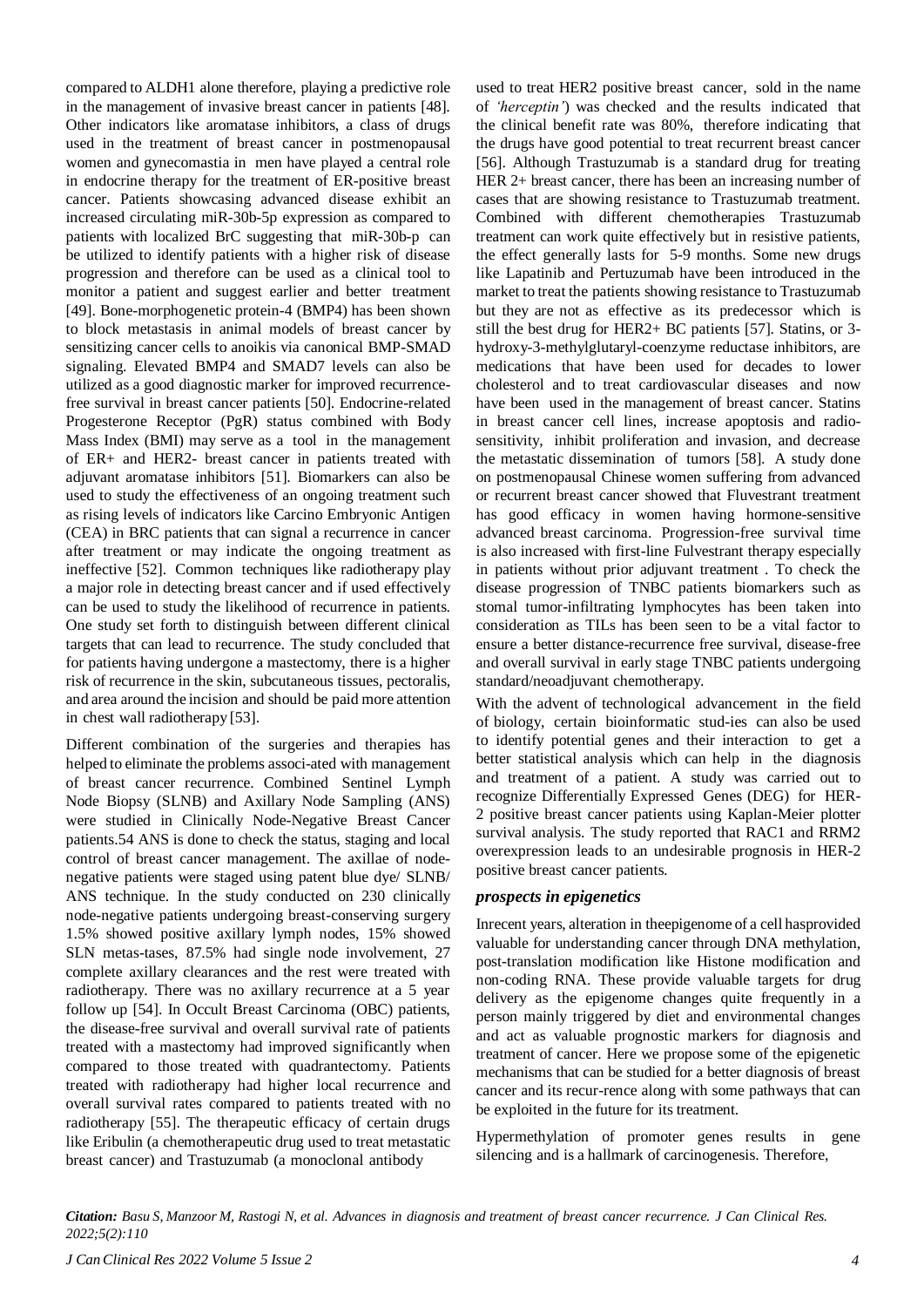it is no secret that many tumor suppressor genes have been found hypermethylated in human cancer cells and primary tumors. RASFF1A, a tumor suppressor gene is found to be hypermethylated at its promoter site in Triple Negative Breast Cancer (TNBC), and is seen as an early event in DCIS and LCIS. RASFF1A hypermethylation can act as a biomarker for diagnosis as it is found in nearly 60-70% of the cells in a breast cancer tumor and its hypermethylation is rarely observed in normal tissues.67 RASFF1A can also be utilized as a biomarker in post-surgery patients on adjuvant tamoxifen treatment. Methylation post-surgery indicates re-sistance to tamoxifen and loss of methylation indicates the effectiveness of the treatment.

The epigenetic process is quite a complex process. To establish DNA methylation, polycomb proteins need to be associated with DNMTs by recruiting them to the promoter region of the si-lenced gene. A study was conducted to demonstrate that dysregulation of normal signaling in cancer cells can result in silencing downstream targets maintained by epigenetic machinery which utilized RNAi to disable ERα in breast cancer. The study reported that polycomb repressor and histone deacetylase assemble in the promoter region of an ERα target gene. DNA methylation accumulated in these silenced targets could be passed down through cell progeny. Down-regulation of pro-apoptotic protein Par-4 also promoted tumor recurrence in mouse models. It was observed that the down regulation is initiated by epigenetic silencing of this protein via epithelial-to-mesenchymal transition. The study concluded that this process could be resolved by reversing the epigenetic silencing of Par-4 thereby making recurrent tumor cells more sensitive to chemotherapy.

In the aforementioned overview, the importance of epigenetic markers and the epigenetic mechanisms for cancer detection and therapies have been explored. The genome wide sequencing techniques are becoming more affordable which can facilitate bisulfite sequencing on patient samples to study the epigenetic patterns in tumors. This can further aid in designing personalized medicines that are patient-specific and more effective in treating the disease. Drugs that incorpo-rate RNAi can also be used to impede different signaling pathways essential for epigenetic ma-chinery for aberrant expression. Although some DNMT and HDAC inhibitor type drugs are available in the market, their dosage, schedule, and duration of therapy needs to be recognized as epigenetic changes can be reversed with time and lead to prolonged drug treatments that can be fatal patient and reduce the quality of life. Drugs that target the epigenetic pathway can also be used in combination with traditional therapies allowing for better treatment approaches for improved survival and low recurrence rate. In conclusion, the role of epigenetic machinery in tumor progression cannot be ignored and could be considered as potential drug targets and biomarkers for the management of breast cancer and its recurrence in patients.

## **Conclusion**

Breast cancer is one of the most common cancers affecting a significant number of women worldwide. Although there are effective treatment modalities and therapies available,

complications such as recurrence often led to metastatic breast cancer leading topoor prognosis andmortality. It is exceedingly difficult to anticipate and identify in time for effective therapy to improve the quality of life and reduce mortality. With rapid progress and technological advancement in healthcare, better therapeutic approaches have been developed for breast cancer and itsrecurrence. These advancements aim not just to correct the aberrations at the genetic level but consider exploiting different pathways and molecular mechanisms in the body to manage breast cancer recurrence.

#### **References**

- 1. Acar A, Simões BM, Clarke RB, et al. A [Role](https://www.hindawi.com/journals/sci/2016/2498764/) for Notch [Signalling](https://www.hindawi.com/journals/sci/2016/2498764/) in Breast Cancer and Endocrine [Resistance.](https://www.hindawi.com/journals/sci/2016/2498764/) Stem Cells Int. 2016;2016:2498764.
- 2. An H, Kim JY, Lee N, et al. Salinomycin possesses antitumor activity and inhibits breast cancer stem-like cells via an apoptosis-independent pathway. Biochem Biophys Res Commun. 2015;466(4):696-703.
- 3. Anders C, Carey LA. Understanding and treating triplenegative breast cancer. Oncology (Williston Park, NY). 2008;22(11):1233.
- 4. Anders CK, Carey LA. Biology, [metastatic](https://www.sciencedirect.com/science/article/abs/pii/S1526820911706899) patterns, and treatment of patients with [triple-negative](https://www.sciencedirect.com/science/article/abs/pii/S1526820911706899) breast [cancer.](https://www.sciencedirect.com/science/article/abs/pii/S1526820911706899) Clin Breast Cancer. 2009;9(2):S73-S81.
- 5. Bae SY, Choi MY, Cho DH, et al[. Mucinous carcinoma of](https://synapse.koreamed.org/articles/1036287) [the breast in comparison with invasive ductal carcinoma:](https://synapse.koreamed.org/articles/1036287) [clinicopathologic characteristics and prognosis.](https://synapse.koreamed.org/articles/1036287) J Breast Cancer. 2011;14(4):308-13.
- 6. Bartlett JM, Thomas J, Ross DT, et al. [Mammostrat](https://breast-cancer-research.biomedcentral.com/articles/10.1186/bcr2604) as a tool to stratify breast cancer [patients](https://breast-cancer-research.biomedcentral.com/articles/10.1186/bcr2604) at risk of [recurrence during endocrine therapy.](https://breast-cancer-research.biomedcentral.com/articles/10.1186/bcr2604) Breast Cancer Res. 2010;12(4):R47.
- 7. Bi H, Li S, Qu X, et al. [DEC1 regulates breast](https://www.nature.com/articles/cddis2015247) cancer [cell proliferation by stabilizing cyclin E protein and delays](https://www.nature.com/articles/cddis2015247) the progression [of cell cycle S phase.](https://www.nature.com/articles/cddis2015247) Cell Death Dis. 2015;6(9):e1891.
- 8. Blackwood MA, Weber BL. [BRCA1 and BRCA2: from](https://ascopubs.org/doi/abs/10.1200/jco.1998.16.5.1969) [molecular genetics to clinical medicine.](https://ascopubs.org/doi/abs/10.1200/jco.1998.16.5.1969) Journal of Clin Oncol. 1998;16(5):1969-77.
- 9. Bravaccini S, Tumedei MM, Scarpi E, et al. [New](https://scholar.google.com/scholar?hl=en&as_sdt=0%2C5&q=New%2Bbiomarkers%2Bto%2Bpredict%2Bthe%2Bevolution%2Bof%2Bin%2Bsitu%2Bbreast%2Bcancers&btnG) [biomarkers](https://scholar.google.com/scholar?hl=en&as_sdt=0%2C5&q=New%2Bbiomarkers%2Bto%2Bpredict%2Bthe%2Bevolution%2Bof%2Bin%2Bsitu%2Bbreast%2Bcancers&btnG) to predict the evolution of in situ breast [cancers.](https://scholar.google.com/scholar?hl=en&as_sdt=0%2C5&q=New%2Bbiomarkers%2Bto%2Bpredict%2Bthe%2Bevolution%2Bof%2Bin%2Bsitu%2Bbreast%2Bcancers&btnG) Biomed Res Int. 2014;2014:159765.
- 10.Brenton JD, Carey LA, Ahmed AA, et al. [Molecular](https://ascopubs.org/doi/abs/10.1200/jco.2005.03.3845?journalCode=jco) [classification](https://ascopubs.org/doi/abs/10.1200/jco.2005.03.3845?journalCode=jco) and molecular forecasting of breast cancer: ready for clinical [application.](https://ascopubs.org/doi/abs/10.1200/jco.2005.03.3845?journalCode=jco) J Clin Oncol. 2005;23(29):7350-60.
- 11. Britt KL, Cuzick J, Phillips KA. [Keysteps](https://www.nature.com/articles/s41568-020-0266-x) for effective breast cancer [prevention.](https://www.nature.com/articles/s41568-020-0266-x) Nat Rev Cancer. 2020;20(8):417-36.
- 12.Buonomo OC, Caredda E, Portarena I, et al. New insights into the metastatic behavior after breast cancer surgery, according to well-established clinicopathological variables andmolecular subtypes. PLoS One. 2017;12(9):e0184680.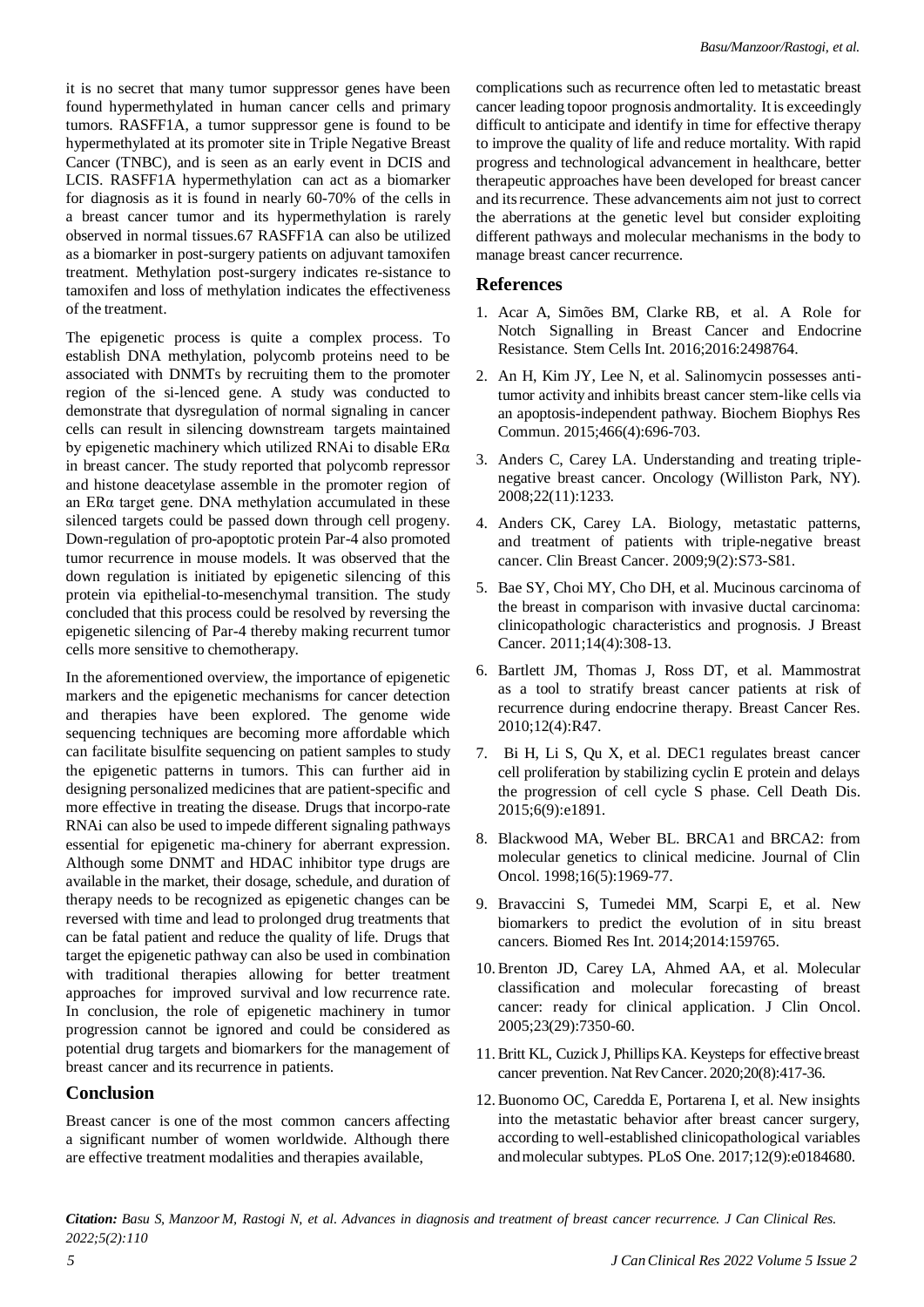- 13.Chen R, Chen Y, Zhao W, et al. The Role of Methyltransferase NSD2 as a Potential Oncogene in Human Solid Tumors. Onco Targets Ther. 2020;13:6837- 6846.
- 14.Cupić DF, Tesar EC, Ilijas KM, et al. [Expression](https://hrcak.srce.hr/file/107494) of [matrix metalloproteinase 9 in primary and recurrent breast](https://hrcak.srce.hr/file/107494) [carcinomas. C](https://hrcak.srce.hr/file/107494)oll Antropol. 2011;35(2):7-10.
- 15. Dawood S, Austin L, Cristofanilli M. [Cancer stem cells:](http://showcase.rxprism.com/microsite/eModules/Product_Module/contents/Resources/Dawood_Oncology_2014.pdf) [implications](http://showcase.rxprism.com/microsite/eModules/Product_Module/contents/Resources/Dawood_Oncology_2014.pdf) for cancer therapy. Oncology (Williston Park). 2014;28(12):1101-10.
- 16. Demicheli R, Ardoino I, Boracchi P, et al. [Recurrence](https://bmccancer.biomedcentral.com/articles/10.1186/1471-2407-10-656) [and mortality according to estrogen receptor](https://bmccancer.biomedcentral.com/articles/10.1186/1471-2407-10-656) status for [breast cancer patients undergoing conservative surgery.](https://bmccancer.biomedcentral.com/articles/10.1186/1471-2407-10-656) [Ipsilateral breast tumour](https://bmccancer.biomedcentral.com/articles/10.1186/1471-2407-10-656) recurrence dynamics provides [clues for tumour biology within the residual breast. B](https://bmccancer.biomedcentral.com/articles/10.1186/1471-2407-10-656)MC Cancer. 2010;10:656.
- 17. Dontu G, Jackson KW, McNicholas E, et al. Role of Notch signaling in cell-fate determination of human mammary stem/progenitor cells. Breast Cancer Res. 2004;6(6):R605-R615.
- 18. Eckhardt BL, Cao Y, Redfern AD, et al. [Activation of](https://aacrjournals.org/cancerres/article/80/6/1304/647782/Activation-of-Canonical-BMP4-SMAD7-Signaling) Canonical [BMP4-SMAD7](https://aacrjournals.org/cancerres/article/80/6/1304/647782/Activation-of-Canonical-BMP4-SMAD7-Signaling) Signaling Suppresses Breast Cancer [Metastasis. C](https://aacrjournals.org/cancerres/article/80/6/1304/647782/Activation-of-Canonical-BMP4-SMAD7-Signaling)ancer Res. 2020;80(6):1304-15.
- 19. Edwards KJ, Dordea MA, French R, et al. [Role](https://link.springer.com/article/10.1007/s12262-015-1300-1) of [Combined](https://link.springer.com/article/10.1007/s12262-015-1300-1) Sentinel Lymph Node Biopsy and Axillary Node Sampling in Clinically [Node-Negative](https://link.springer.com/article/10.1007/s12262-015-1300-1) Breast [Cancer. I](https://link.springer.com/article/10.1007/s12262-015-1300-1)ndian J Surg. 2015;77(6):495-501.
- 20. Ernster VL, Ballard-Barbash R, BarlowWE, et al. [Detection](https://academic.oup.com/jnci/article/94/20/1546/1802705?login=true) of ductal carcinoma in situ in [women undergoing](https://academic.oup.com/jnci/article/94/20/1546/1802705?login=true) screening [mammography.](https://academic.oup.com/jnci/article/94/20/1546/1802705?login=true) J Natl Cancer Inst. 2002;94(20):1546-54.
- 21. Estevão-Pereira H, Lobo J, Salta S, et al. Overexpression of circulating MiR-30b-5p identifies advanced breast cancer*.* J Transl Med. 2019;17(1):435.
- 22. Farnie G, Clarke RB. Mammary stem [cells and breast](https://link.springer.com/article/10.1007/s12015-007-0023-5#citeas) [cancer--role](https://link.springer.com/article/10.1007/s12015-007-0023-5#citeas) of Notch signalling. Stem Cell Rev. 2007;3(2):169-75.
- 23. Foulkes WD, Smith IE, Reis-Filho JS. [Triple-negative](https://www.nejm.org/doi/full/10.1056/nejmra1001389) breast [cancer.](https://www.nejm.org/doi/full/10.1056/nejmra1001389) N Engl J Med. 2010;363(20):1938-48.
- 24. Friedenson B. The [BRCA1/2](https://bmccancer.biomedcentral.com/articles/10.1186/1471-2407-7-152) pathway prevents [hematologic](https://bmccancer.biomedcentral.com/articles/10.1186/1471-2407-7-152) cancers in addition to breast and ovarian [cancers.](https://bmccancer.biomedcentral.com/articles/10.1186/1471-2407-7-152) BMC cancer. 2007;7(1):1-1.
- 25. Ghoncheh M, Pournamdar Z, Salehiniya H. [Incidence and](https://www.koreascience.or.kr/article/JAKO201608967044280.page) [mortality and epidemiology of breast cancer in the world.](https://www.koreascience.or.kr/article/JAKO201608967044280.page) Asian Pac J Cancer Prev. 2016;17(3):43-6.
- 26. González-Reyes S, Marín L, González L, et al. [Study of](https://bmccancer.biomedcentral.com/articles/10.1186/1471-2407-10-665) [TLR3, TLR4 and TLR9 in breast carcinomas and their](https://bmccancer.biomedcentral.com/articles/10.1186/1471-2407-10-665) [association](https://bmccancer.biomedcentral.com/articles/10.1186/1471-2407-10-665) with metastasis. BMC cancer. 2010;10(1):1-9.
- 27. Hance KW, Anderson WF, Devesa SS, et al. [Trends in](https://academic.oup.com/jnci/article/97/13/966/2521258?login=true) [inflammatory breast carcinoma incidence and](https://academic.oup.com/jnci/article/97/13/966/2521258?login=true) survival: [the surveillance, epidemiology,](https://academic.oup.com/jnci/article/97/13/966/2521258?login=true) and end results program at the National Cancer [Institute.](https://academic.oup.com/jnci/article/97/13/966/2521258?login=true) J Natl Cancer Inst. 2005;97(13):966-75.
- 28. Heikkinen T, Greco D, Pelttari LM, et al. [Variants on the](https://link.springer.com/article/10.1186/bcr3076) [promoter region of PTEN affect breast cancer progression](https://link.springer.com/article/10.1186/bcr3076) and patient [survival.](https://link.springer.com/article/10.1186/bcr3076) Breast Cancer Res. 2011;13(6):1-1.
- 29. Ho-Pun-Cheung A, Bazin H, Boissière-Michot F, et al. [Quantification of HER1, HER2 and HER3 by time-resolved](https://www.nature.com/articles/s41416-019-0670-8) [Förster resonance energy transfer in](https://www.nature.com/articles/s41416-019-0670-8) FFPE triple-negative breast cancer [samples.](https://www.nature.com/articles/s41416-019-0670-8) Br J Cancer. 2020;122(3):397-404.
- 30. Huang J, Huang P, Shao XY, et al. Efficacy of fulvestrant 500 mg in Chinese postmenopausal women with advanced/ recurrent breast cancer and factors associated with prolonged time-to-treatment failure: A retrospective case series. Medicine (Baltimore)*.* 2020;99(29):e20821.
- 31. Huang Y, Wu H, Luo Z. A retrospective study of optimal surgical management for occult breast carcinoma: Mastectomy or quadrantectomy. Medicine (Baltimore). 2017;96(52):e9490.
- 32.Ishitobi M, Fukui R, Hashimoto Y, et al. Safety for [Repeat](https://ar.iiarjournals.org/content/37/9/5293.short) [Lumpectomy Without Radiotherapy for Ipsilateral Breast](https://ar.iiarjournals.org/content/37/9/5293.short) Tumor [Recurrence.](https://ar.iiarjournals.org/content/37/9/5293.short) Anticancer Res. 2017;37(9):5293-99.
- 33.Iturbe J, Zwenger A, Leone JP, et al. [Treatment of early](https://onlinelibrary.wiley.com/doi/abs/10.1111/j.1524-4741.2011.01157.x) breast [cancer, a long-term](https://onlinelibrary.wiley.com/doi/abs/10.1111/j.1524-4741.2011.01157.x) follow-up study: the GOCS [experience.](https://onlinelibrary.wiley.com/doi/abs/10.1111/j.1524-4741.2011.01157.x) Breast J. 2011;17(6):630-37.
- 34.Jiang L, Ren L, Chen H, et al. NCAPG [conferstrastuzumab](https://www.nature.com/articles/s41419-020-02753-x) resistance via activating [SRC/STAT3](https://www.nature.com/articles/s41419-020-02753-x) signaling pathway in [HER2-positive](https://www.nature.com/articles/s41419-020-02753-x) breast cancer. Cell Death Dis. 2020;11(7):547.
- 35.Jung SY, Jeong J, Shin SH, et al. The [invasive](https://link.springer.com/article/10.1186/1471-2407-10-664) lobular [carcinoma](https://link.springer.com/article/10.1186/1471-2407-10-664) as a prototype luminal A breast cancer: a [retrospective](https://link.springer.com/article/10.1186/1471-2407-10-664) cohort study. BMC Cancer. 2010;10:664. Kabel A. [Tumor markers of breast cancer:](https://www.sciencedirect.com/science/article/pii/S2452336416300395) New [prospectives.](https://www.sciencedirect.com/science/article/pii/S2452336416300395) Journal of Oncological Sciences. 2017;3(1):5-11.
- 36. Kabel A. Tumor [markers](https://www.sciencedirect.com/science/article/pii/S2452336416300395) of breast cancer: New [prospectives.](https://www.sciencedirect.com/science/article/pii/S2452336416300395) Journal of Oncological Sciences. 2017;3(1):5-11.
- 37. Kiba T, Morii N, Takahashi H, et al. [Examination](https://www.spandidos-publications.com/mco/4/1/47) of the [clinical efficacy of eribulin and trastuzumab in HER2](https://www.spandidos-publications.com/mco/4/1/47) positive [recurrent](https://www.spandidos-publications.com/mco/4/1/47) breast cancer. Mol Clin Oncol. 2016;4(1):47-50.
- 38. Kumar S, Verma S, Giridhar P, et al. [Bell's Palsy in a](https://link.springer.com/article/10.1007/s13193-020-01034-5) Treated Case of Breast Cancer-a Rare [Presentation](https://link.springer.com/article/10.1007/s13193-020-01034-5) of [Recurrence.](https://link.springer.com/article/10.1007/s13193-020-01034-5) Indian J Surg Oncol. 2020;11(1):40-43.
- 39. Li S, KennedyM, Payne S, et al. Model oftumor dormancy/ recurrence after short-term chemotherapy. PLoS One. 2014;9(5):e98021.
- 40. Lim S, Park SH, Park HK, et al. Prognostic role of adjuvant chemotherapy in node-negative (N0), triple-negative (TN), medullary breast cancer (MBC) in the Korean population. PLoS One. 2015;10(11):e0140208.
- 41. M Braden A, V Stankowski R, M Engel J, et al. [Breast](https://www.ingentaconnect.com/content/ben/cpd/2014/00000020/00000030/art00012) [cancer biomarkers: risk assessment, diagnosis, prognosis,](https://www.ingentaconnect.com/content/ben/cpd/2014/00000020/00000030/art00012) [prediction](https://www.ingentaconnect.com/content/ben/cpd/2014/00000020/00000030/art00012) of treatment efficacy and toxicity, and [recurrence.](https://www.ingentaconnect.com/content/ben/cpd/2014/00000020/00000030/art00012) Curr Pharm Des. 2014;20(30):4879-98.